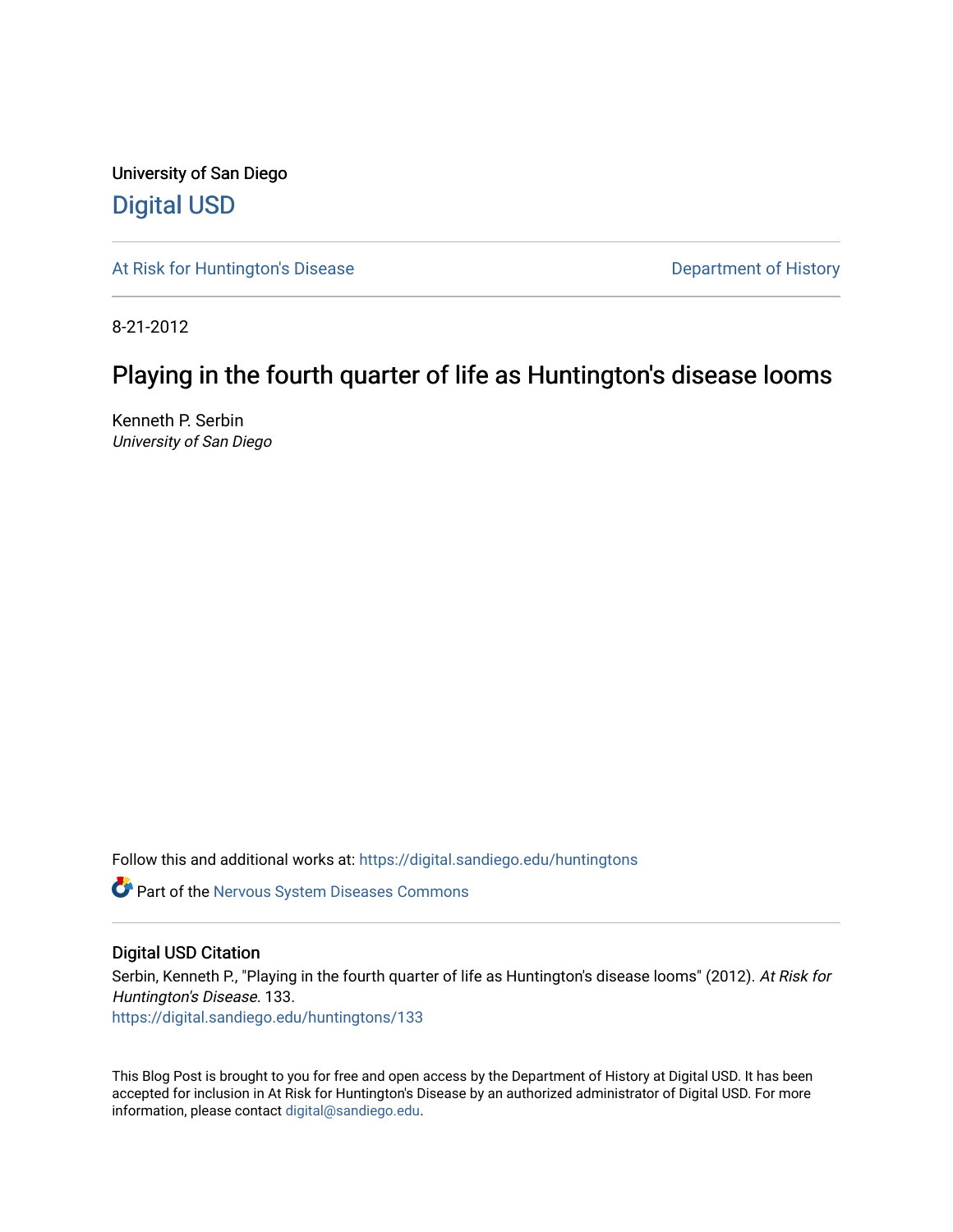#### More [Create Blog](https://www.blogger.com/home#create) [Sign In](https://www.blogger.com/)

# [At Risk for Huntington's Disease](http://curehd.blogspot.com/)

*HD is a genetically caused brain disorder that causes uncontrollable bodily movements and robs people's ability to walk, talk, eat, and think. The final result is a slow, ugly death. Children of parents with HD have a 50-50 chance of inheriting the disease. There is no cure or treatment.*

#### Blog Archive

- $\blacktriangleright$  [2021](http://curehd.blogspot.com/2021/)(12)
- $2020(16)$  $2020(16)$
- $2019(19)$  $2019(19)$
- $\blacktriangleright$  [2018](http://curehd.blogspot.com/2018/) (16)
- $2017(14)$  $2017(14)$
- $2016(13)$  $2016(13)$  $\blacktriangleright$  [2015](http://curehd.blogspot.com/2015/) (24)
- 
- $\blacktriangleright$  [2014](http://curehd.blogspot.com/2014/) (24)
- $\blacktriangleright$  [2013](http://curehd.blogspot.com/2013/) (30)
- $'$  [2012](http://curehd.blogspot.com/2012/) (26)
	- [►](javascript:void(0)) [December](http://curehd.blogspot.com/2012/12/) (2)
	- $\blacktriangleright$  [November](http://curehd.blogspot.com/2012/11/) (3)
	- [►](javascript:void(0)) [October](http://curehd.blogspot.com/2012/10/) (1)
	- $\blacktriangleright$  [September](http://curehd.blogspot.com/2012/09/) (2)

[▼](javascript:void(0)) [August](http://curehd.blogspot.com/2012/08/) (2) Playing in the fourth quarter of life as [Huntingto...](http://curehd.blogspot.com/2012/08/playing-in-fourth-quarter-of-life-as.html)

> [California](http://curehd.blogspot.com/2012/08/california-stem-cell-agency-approves-19.html) stem cell agency approves \$19 million c...

- $\blacktriangleright$  [June](http://curehd.blogspot.com/2012/06/) (2)
- $\blacktriangleright$  [May](http://curehd.blogspot.com/2012/05/) (1)
- $\blacktriangleright$  [April](http://curehd.blogspot.com/2012/04/) (2)
- $\blacktriangleright$  [March](http://curehd.blogspot.com/2012/03/) (3)
- $\blacktriangleright$  [February](http://curehd.blogspot.com/2012/02/) (3)
- $\blacktriangleright$  [January](http://curehd.blogspot.com/2012/01/)  $(5)$
- [►](javascript:void(0)) [2011](http://curehd.blogspot.com/2011/) (33)
- $2010(26)$  $2010(26)$
- $2009(21)$  $2009(21)$
- $2008(7)$  $2008(7)$
- $2007(7)$  $2007(7)$
- $2006(4)$  $2006(4)$
- $\blacktriangleright$  [2005](http://curehd.blogspot.com/2005/) (17)

#### About Me **GENE [VERITAS](https://www.blogger.com/profile/10911736205741688185)**

View my [complete](https://www.blogger.com/profile/10911736205741688185) profile

HD Links

[Huntington's](http://www.hdsa.org/) Disease Society of America

#### TUESDAY, AUGUST 21, 2012

#### Playing in the fourth quarter of life as Huntington's disease looms

Seeing my mother succumb to Huntington's disease at the age of 68 and living in fear of the onset of my own symptoms, I have come to appreciate the preciousness of time.

One of my closest HD confidantes and I frequently measure time in terms of the four quarters of a football game. We see most people like us, in our early fifties, as playing somewhere in the third quarter, the prime of life.

However, I'm well into the fourth quarter. I've already reached my mother's age of HD onset, and I will be extremely lucky to reach 60 without a serious reduction in my brain power and the start of chorea, the shaking and trembling experienced by most HD patients. Indeed, I cannot imagine life beyond 60, a time when my only child will be in college. I'm deeply saddened that, in an era when more people than ever are working into their late seventies and even eighties, I may have to stop in just a few years.

Because HD is inevitable, I know the symptoms will start, even as I hold out hope for some scientific breakthroughs. Maybe I'll get a ["mild" case](http://curehd.blogspot.com/2011/09/waiting-for-symptoms-how-long-can-i.html) – or maybe I'll suffer just as badly as my mom. Like hers, most cases of HD I know devastate people physically, behaviorally, and cognitively, leaving them mere shadows of themselves.

So, these days I'm throwing long passes, aiming for touchdowns.

I'm also starting to focus on putting my affairs in order to facilitate matters for myself, as well as my wife and daughter, if HD becomes so bad that I can no longer work or take care of myself.

It's time to prioritize. That includes stepping back a bit from this blog. Regular readers will notice that recently I've written much less. After a period of intense writing, I need to replenish my emotional energy.

And, in perhaps the most important process of all, I'm learning to accept my defeats, the disease, and, ultimately, my mortality.

#### **Throwing long in the publishing world**

As an activist for the [Huntington's Disease Society of America](http://www.hdsa.org/) (HDSA), I've strived to help build awareness, although my need to remain anonymous and avoid genetic discrimination has, until recently, stymied that goal in terms of reaching out personally to people.

In mid-2010 I started to exit the terrible and lonely "HD closet" by making speeches about my family's struggles with HD. Since then, I've made some ten presentations, most recently at the [HDSA annual convention.](http://curehd.blogspot.com/2012/06/wholehearted-embrace-my-first-hdsa.html)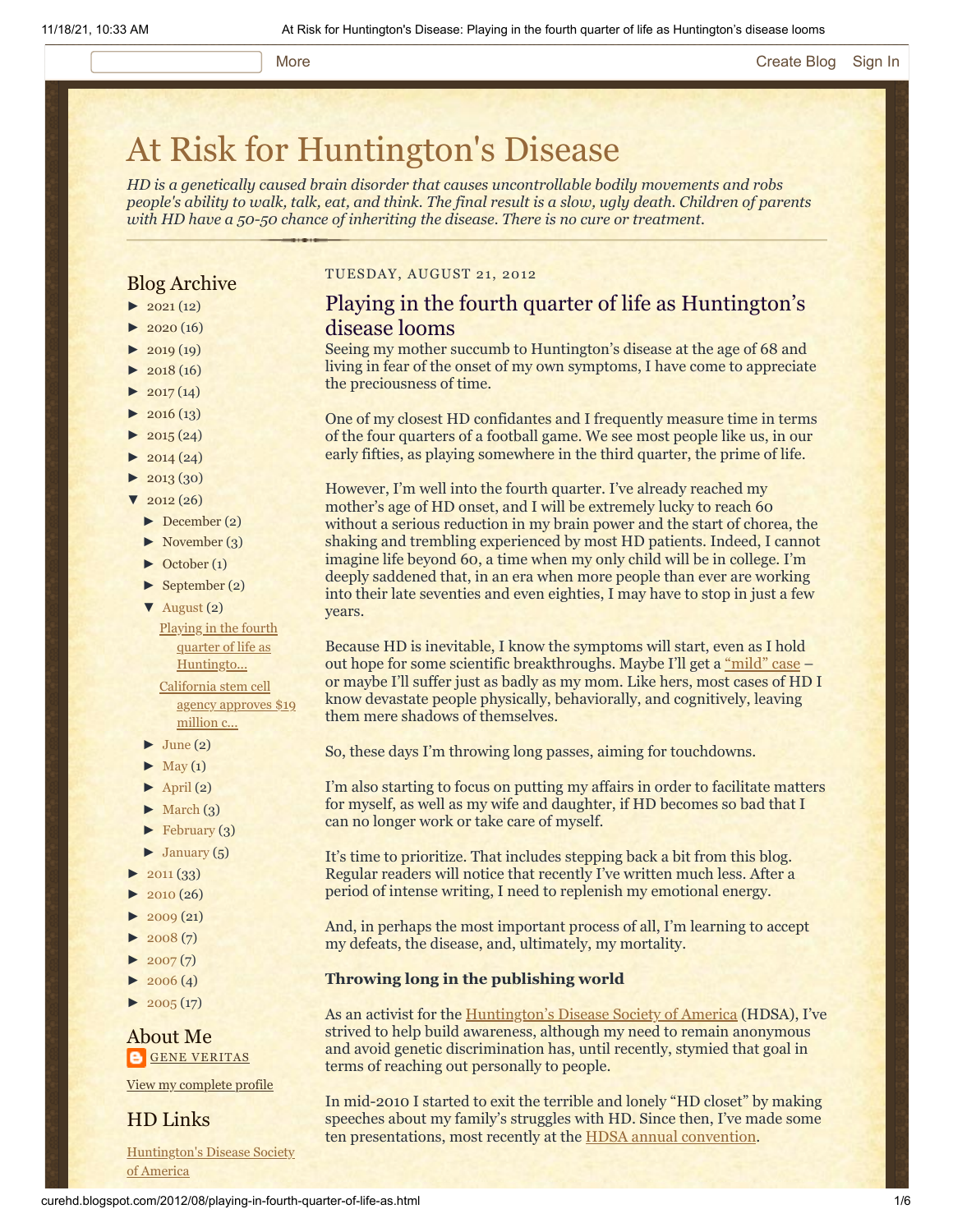[International](http://www.huntington-assoc.com/) Huntington **Association** [Huntington's](http://hddrugworks.org/) Disease Drug **Works** [Huntington's](http://www.hdlighthouse.org/) Disease **Lighthouse [Hereditary](http://www.hdfoundation.org/) Disease Foundation** [Huntington's](http://www.hdac.org/) Disease Advocacy Center Thomas [Cellini Huntington's](http://www.ourtchfoundation.org/) Foundation HDSA Orange County (CA) **[Affiliate](http://www.hdsaoc.org/)** HD Free with [PGD!](http://www.hdfreewithpgd.com/) [Stanford](http://www.stanford.edu/group/hopes/) HOPES Earth Source [CoQ10,](http://www.escoq10.com/) Inc.

### HD Blogs and Individuals

Chris Furbee: [Huntingtons](http://www.huntingtonsdance.org/) Dance Angela F.: Surviving [Huntington's?](http://survivinghuntingtons.blogspot.com/) Heather's [Huntington's](http://heatherdugdale.angelfire.com/) Disease Page

#### 11/18/21, 10:33 AM At Risk for Huntington's Disease: Playing in the fourth quarter of life as Huntington's disease looms

As a writer, I decided to attempt some long passes in the hope of generating greater media exposure about HD and the need to research and treat neurological disorders.

This is my moment.

Towards my goal, I'm working to publish a book about my family's experiences with Huntington's and scientists' and drug firms' quest for effective treatments. I hope to add to the excellent writings of other HD [authors, including J](http://www.amazon.com/Faces-Huntingtons-Carmen-Leal-Pock/dp/1894169107/ref=sr_1_1?s=books&ie=UTF8&qid=1345588217&sr=1-1&keywords=carmen+leal-pock)[im Calhou](http://www.hdsa.org/how-you-can-help/shop-hdsa-affiliates/index.html)[n,](http://www.amazon.com/Faces-Huntingtons-Carmen-Leal-Pock/dp/1894169107/ref=sr_1_1?s=books&ie=UTF8&qid=1345588217&sr=1-1&keywords=carmen+leal-pock) [Trish Dainton](http://www.amazon.com/Curse-Verse-Much-More-Worse/dp/1908105097/ref=sr_1_1?s=books&ie=UTF8&qid=1345587964&sr=1-1&keywords=trish+dainton)[,](http://www.amazon.com/Faces-Huntingtons-Carmen-Leal-Pock/dp/1894169107/ref=sr_1_1?s=books&ie=UTF8&qid=1345588217&sr=1-1&keywords=carmen+leal-pock) [Susan Lawrenc](http://www.amazon.com/gp/product/1462677142/ref=kinw_rke_rti_1)[e, Carmen](http://www.amazon.com/Faces-Huntingtons-Carmen-Leal-Pock/dp/1894169107/ref=sr_1_1?s=books&ie=UTF8&qid=1345588217&sr=1-1&keywords=carmen+leal-pock) Leal-Pock, [Sandy Sulaiman,](http://www.amazon.com/Learning-Live-Huntingtons-Disease-Familys/dp/1843104873/ref=sr_1_1?s=books&ie=UTF8&qid=1345588028&sr=1-1&keywords=sulaiman+sandy) and [Alice Wexler.](http://www.amazon.com/Woman-Who-Walked-into-Sea/dp/0300158610/ref=sr_1_1?s=books&ie=UTF8&qid=1345588276&sr=1-1&keywords=the+woman+who+walked+into+the+sea)

#### **How to 'sell disease'**

In today's world, publishing a book on HD is an especially daunting challenge. With the rapid decline of traditional bookstores and the rise of the e-book, publishing is undergoing a revolution. It's also become a virtual monopoly of an elite of blockbuster authors.

One clear message is that "disease doesn't sell."

Furthermore, so-called orphan diseases such as HD – with an estimated 30,000 affected people and some 250,000 at-risk – are orphans not only for the drug industry, but for the media.

Despite the terrible drama of conditions such as HD, in this informationsaturated age it's hard for people to grasp a disease that doesn't directly affect them or loved ones.

However, in June came the encouraging news that former *Palm Beach* **Post reporter [SusanSpencer-Wendel](http://www.dailymail.co.uk/news/article-2160789/Woman-suffering-incurable-disease-signs-lucrative-film-deal.html) signed a book contract for \$2.3** million to chronicle how she will fulfill her "bucket list" of desires as she struggles against Lou Gehrig's disease – a condition with approximately the same number as affected individuals as HD. She also received a sevenfigure movie deal.

Indeed, disease *can* sell – if one has good media connections like Spencer-Wendel and discovers a way to link a story to trendy themes.

As a gene-positive HD person and HD activist, I believe disease *should* sell. The imminent tsunami of people affected by neurological disorders will add enormous stress on caregiving communities and the healthcare system.

Not in my wildest imagination have I thought a publisher would pay millions for a book about HD, but I *do* hope that, by earning at least a modest fraction of that, I could help insulate my family from financial crisis in the event of my illness and make a substantial donation to HDSA.

#### **Focusing on the basics**

As I've reflected on my goals, I've also come to recognize the danger of my ego taking my focus away from what matters most.

"Vanity of vanities!" the biblical Book of Ecclesiastes tells us. "All is vanity."

I will continue to write about HD and strive to publish a book. However, as I head deep into the fourth quarter, other goals take on increased importance.

"Forget about the glamor," I told myself. "Get to the basics."

Later I quipped to myself: "God doesn't read resumes!"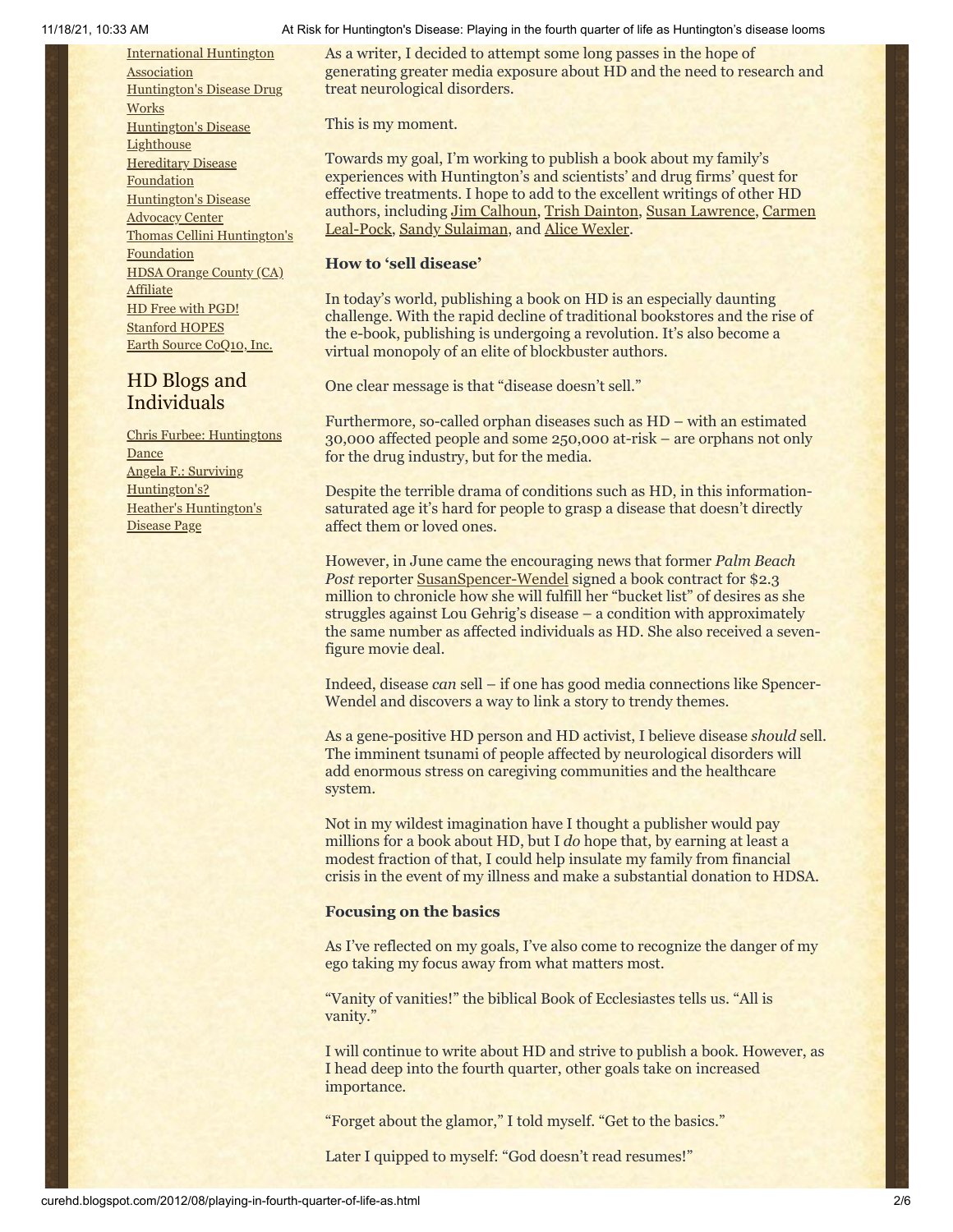11/18/21, 10:33 AM At Risk for Huntington's Disease: Playing in the fourth quarter of life as Huntington's disease looms

For 10 days in June, I got away from the worries of writing, career, and Huntington's disease by traveling with my family to restful spots in northern California.

After visiting the La Brea Tar Pits in Los Angeles, we spent several days hiking in Yosemite National Park. We traversed the expansive and hot Central Valley, drove down the Avenue of the Giants in one of the state's virgin redwood forests, strolled along the idyllic shoreline of Crescent City, took in the wild coast of Mendocino County, and celebrated our HD-free daughter's twelfth birthday in San Francisco.

Enjoying these natural and human treasures together gave us a deeper appreciation of our home state. It also strengthened our family bonds and deepened my commitment to my daughter as she prepares to embark on a new adventure at a private school just as she enters adolescence.



*At Glacier Point in Yosemite National Park*



*On the dock at Crescent City*

#### **Confronting the hard reality**

In the HD movement we all need to strive for the big successes – such as big fundraisers, media attention, [advocacy for stem-cellresearch](http://curehd.blogspot.com/2012/08/california-stem-cell-agency-approves-19.html), improved [Social Security legislation](http://curehd.blogspot.com/2012/05/compassionate-allowance-and-faster.html), and other pressing needs.

But, as our community knows so tragically, both individuals and families need to prepare for the hard, scary reality of HD.

Instead of writing, this summer I've focused on dealing with the inevitable onset of symptoms – and my eventual death.

Already in January, as I prepared for the potential fallout of going more public through my writing, I had participated in an HDSA webinar on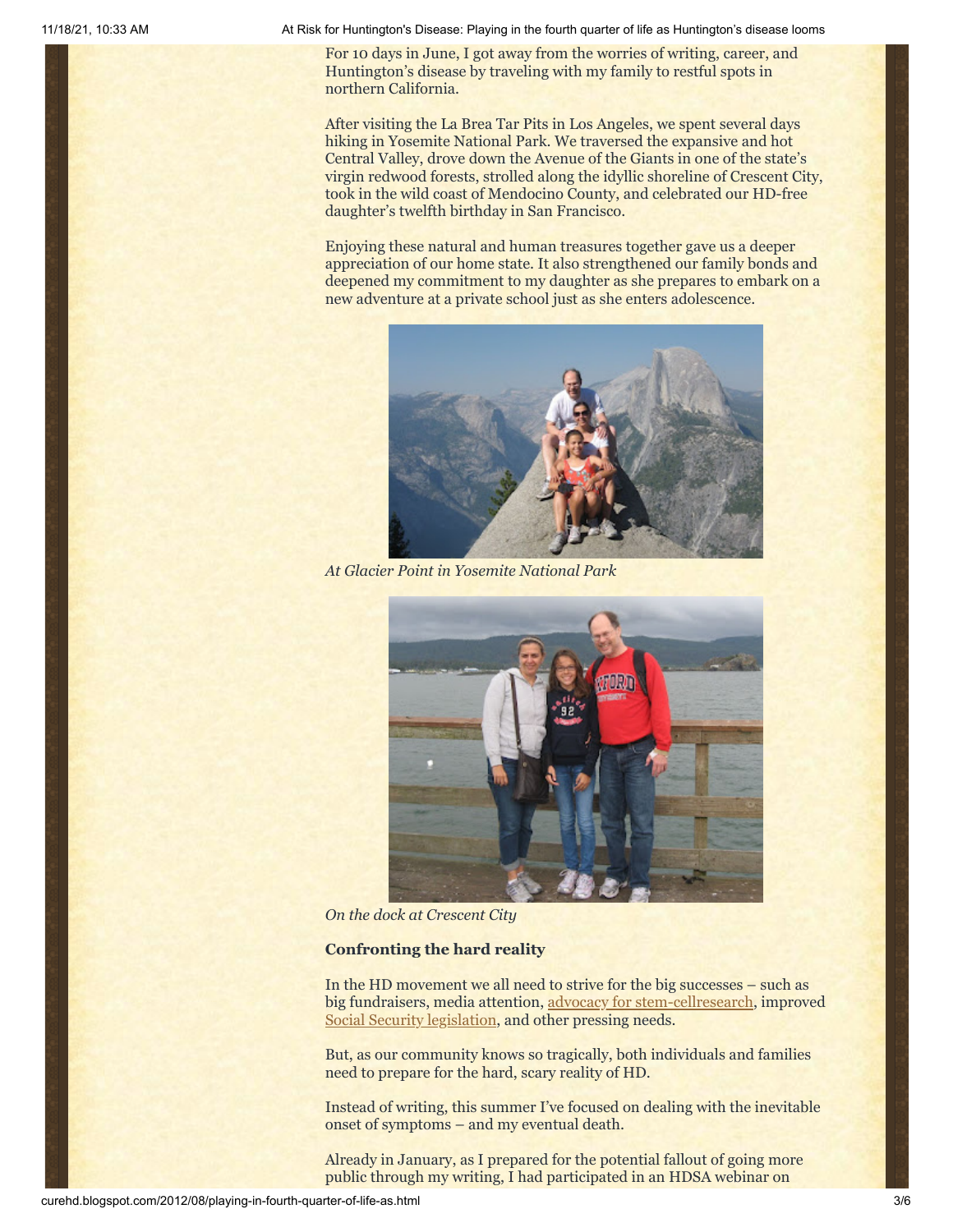11/18/21, 10:33 AM At Risk for Huntington's Disease: Playing in the fourth quarter of life as Huntington's disease looms

[genetic discrimination.](http://www.hdsa.org/living-with-huntingtons/family-care/lunch-learn-webinars/llgina.html) On July 11, I took part in another webinar titled "preparing for the unknown," which discussed the importance of establishing [end-of-life directives](http://www.hdsa.org/living-with-huntingtons/family-care/lunch-learn-webinars/preparing-for-the-unknown.html) for caregivers and loved ones. On August 8, after my annual appointment for cognitive testing at the HDSA Center of Excellence for Family Services and Research, I picked up a copy of a sample advanced directive.

This summer I also reviewed the slides from a March webinar on ["workplace accommodations for HD"](http://www.hdsa.org/living-with-huntingtons/family-care/lunch-learn-webinars/workplace-accommodations-for-hd.html) – an especially crucial topic for me because I plan to continue as long as possible in my position as a university professor.

Receiving this information has helped me start to prepare mentally, emotionally, and logistically for the onset of HD

#### **Putting things in order**

In recent months I've fantasized a lot about retirement – from both my career and the HD movement.

"Our culture thinks it's cool to be exhausted," I wrote recently in my notes about this fantasy. "We wear it as some kind of badge of honor. I myself have been like this. But it's absolutely nuts! I need to pace myself, keep getting down time. It's so true what I've heard in Brazil: Americans live to work, Brazilians work to live."

In particular, this summer I've also felt a powerful urge to put my life in order, especially those areas I've long neglected because of time spent on HD activism. In the fourth quarter, it's time to take stock of my life – and to enjoy doing so.

I began by transferring the songs from several hundred music CDs onto iTunes. Listening to many of these songs for the first time in decades brought a flow of good memories from my twenties and thirties.

Next, I reorganized my home office for the first time since we moved to this home in September 1999. I threw away garbage bags laden with hundreds of old 3.5-inch diskettes, checks and check registers going back to the early 1990s, and numerous other unneeded items.

I like the idea of traveling lighter on my journey with HD and through life.

I finally caught up on our home movie collection, started scanning old family photos that are beginning to fade, and filed work and HD-related CDs and DVDs in a storage case I had bought about four years ago.

I like caring for plants. I potted three new ones and placed them by the window. It felt great to get my hands dirty and to smell the soil. Sunday evening is watering time.

What causes this desire for order? The natural rhythm of life? A side effect of HD's subtle psychiatric symptoms, which can include obsessivecompulsive behavior? Just plain fear of onset?

Whatever the cause, the greater sense of order has brought me a sense of comfort, of preparedness for HD and whatever else life might bring, of living the moment.

#### **Shifting passions, accepting fate**

I'm in a fight for my life against HD. Ironically, that means that perhaps it's time to stop fighting so hard. Fighting *too* hard can worsen stress. A positive family life, exercise, tranquility – these are the real keys to personal survival.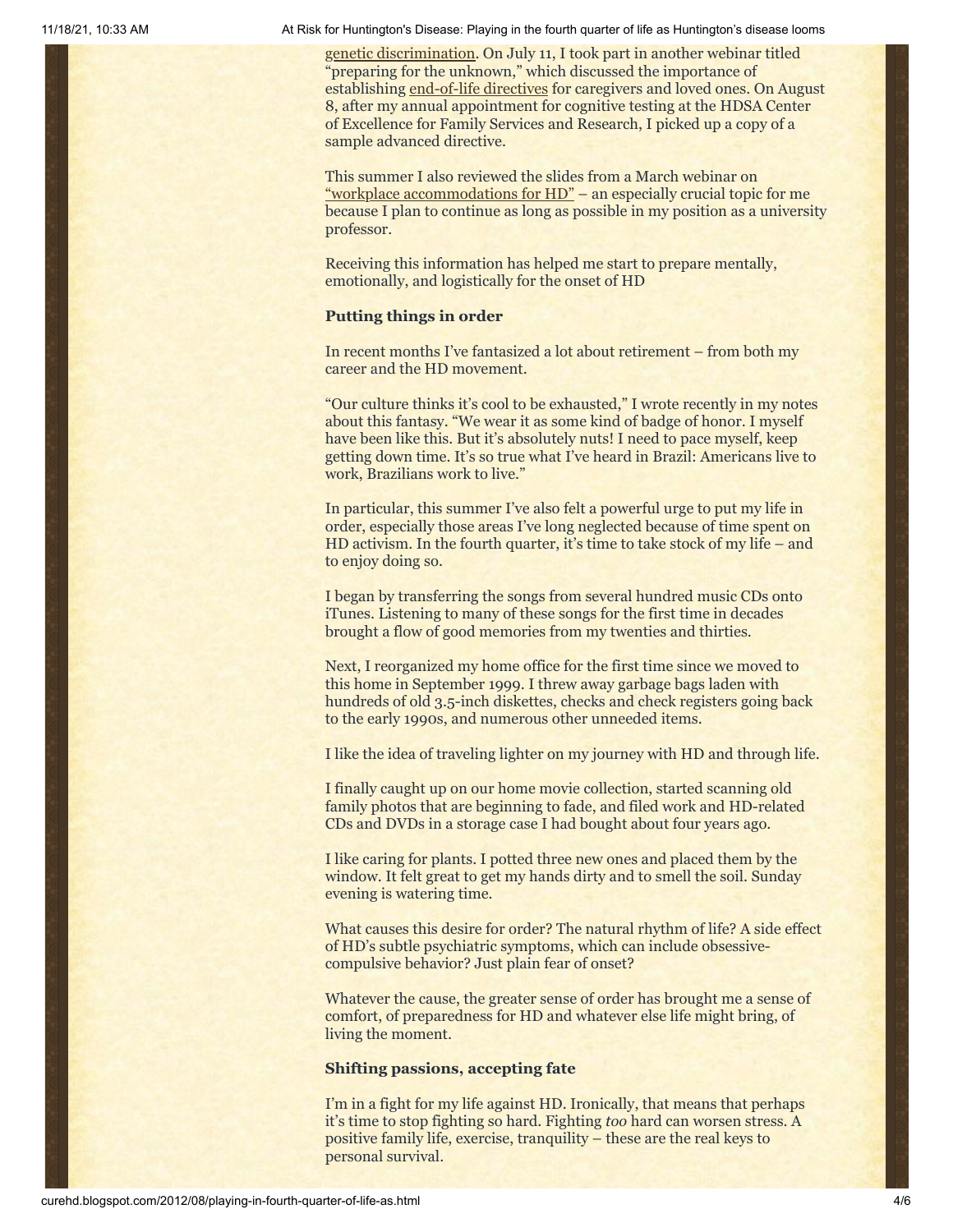11/18/21, 10:33 AM At Risk for Huntington's Disease: Playing in the fourth quarter of life as Huntington's disease looms

I have a stable job, a loving family – and the tremendous gift of so far having avoided HD's classic symptoms.

Tranquility and stability will help me negotiate the dramatic shift in my professional career from an emphasis on Latin American history to the history of science and the chronicling of the HD movement.

In one of my recent dreams, I plunged down a Rio de Janeiro hillside on the back of a wheelchair driven by a disabled man – undoubtedly an HD man – who, like my mother, could not speak.

I used to value traveling to Brazil. Savoring those experiences brings a warm glow to my heart. As a professor and father, I pass on those experiences to the next generation.

Now I'm becoming excited about new kinds of travel: through the biotechnological revolution, through my own mind in search of its meaning.

Yet, despite the vast progress in brain research of recent decades, the drug industry still has not produced a single remedy for neurological disorders. Although I never abandon hope, I also understand that a treatment may not arrive in time to save me.

Ultimately, tranquility and stability will help me prepare spiritually for the onset of HD: the realization that, in the end, I must accept my fate.

Posted by Gene [Veritas](https://www.blogger.com/profile/03599828959793084715) at [4:18](http://curehd.blogspot.com/2012/08/playing-in-fourth-quarter-of-life-as.html) PM  $\Box$   $\odot$ 

Labels: [activism](http://curehd.blogspot.com/search/label/activism) , [activist](http://curehd.blogspot.com/search/label/activist) , [advocacy](http://curehd.blogspot.com/search/label/advocacy) , Alice [Wexler](http://curehd.blogspot.com/search/label/Alice%20Wexler) , [awareness](http://curehd.blogspot.com/search/label/awareness) , [brain](http://curehd.blogspot.com/search/label/brain) , [caregiving](http://curehd.blogspot.com/search/label/caregiving) , [chorea](http://curehd.blogspot.com/search/label/chorea) , [discrimination](http://curehd.blogspot.com/search/label/discrimination) , [genetic](http://curehd.blogspot.com/search/label/genetic) , HD [closet](http://curehd.blogspot.com/search/label/HD%20closet) , [Huntington's](http://curehd.blogspot.com/search/label/Huntington%27s) , Lou [Gehrig's](http://curehd.blogspot.com/search/label/Lou%20Gehrig%27s) , [mother](http://curehd.blogspot.com/search/label/mother) , [neurological](http://curehd.blogspot.com/search/label/neurological) , [onset](http://curehd.blogspot.com/search/label/onset) , [orphan](http://curehd.blogspot.com/search/label/orphan) , Social [Security](http://curehd.blogspot.com/search/label/Social%20Security) , [stem-cell](http://curehd.blogspot.com/search/label/stem-cell) , [symptoms](http://curehd.blogspot.com/search/label/symptoms)

#### 5 comments:

#### **Anonymous said...**

I just happened upon your blog and was touched by your journey. My father was diagnosed with HD at age 63 and died from complications of a stroke and heart attack during the middle stages of HD at age 69. We were spared the agonizing end. I am 49 and at-risk. I have not been tested so I do not know my genetic status, but I self-watch for emerging symptoms to comfirm my worst fear.

Thank you for putting a voice to the fears, concerns and hidden thoughts that I have. I admire your courage in sharing your journey with this most horrific of diseases and your advocacy with this daunting cause. Good luck and may God bless you in your fight.

8:26 PM, [August](http://curehd.blogspot.com/2012/08/playing-in-fourth-quarter-of-life-as.html?showComment=1345606017483#c329731877089183744) 21, 2012



#### **[Blake Harrington](https://www.blogger.com/profile/17755409794546809139) said...**

Thanks so much for your blog. I married a man that has HD (he was my highschool sweetheart) and we just found out about 2 years ago. I feel like we carried this secret, and finally was done feeling like I was in hiding. So on Monday I posted about HD and us in my blog, and had a great response from friends and family regarding this. Feel free to check it out